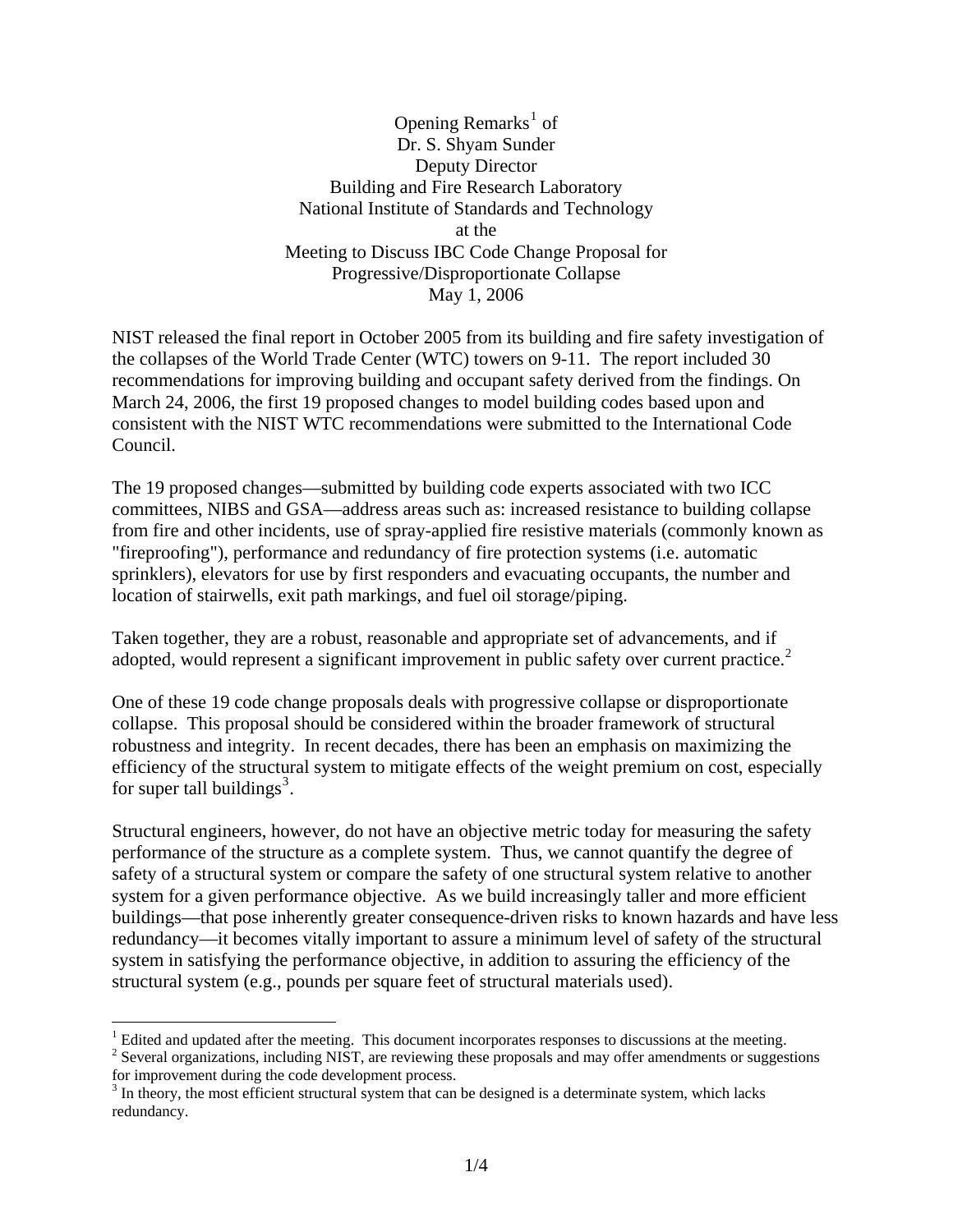Our codes and standards focus on quantifying performance and assuring the safety of components and connections, with the exception of some instances such as in earthquakeresistant design where system performance can be quantified (e.g., using R factors). Building codes and standards typically use safety factors in deterministic design and load and resistance factors in probabilistic design to quantify the safety performance of components and connections.

Similar safety metrics should also be considered for the performance of the structural system<sup>[4](#page-1-0)</sup>. For example, the ratio of the ultimate reserve capacity of a structural system to the design load carrying capacity of the system may be used to quantify safety performance. This metric—or global safety factor for the system—may be obtained either under purely gravity loads or under different combinations of lateral and gravity loads. The metrics may also be used to quantify the safety performance of major structural sub-systems such as the core, perimeter, and floor framing systems.

Under gravity loads, the ultimate reserve capacity of the structural system may be determined while the structure is subject to design gravity loads with appropriately applied load reduction factors. Under lateral loads, the ultimate reserve capacity of the structural system may be obtained while the structure is subject to both lateral and gravity loads consistent with typical load reduction factors.

While advanced analysis tools exist to quantify the safety performance of structural systems using these metrics, more work is needed to determine appropriate global system safety factors or load and system resistance factors—to implement meaningful provisions in codes and standards. This will require developing comparative data regarding the safety performance of different structural systems using these metrics. $5$ 

Until the above information on global system safety factors becomes available, current methods for mitigation of progressive or disproportionate collapse may be used in our codes and standards to ensure a minimum level of robustness and integrity (or safety performance) of the structural system. These methods include: tying buildings components together to provide continuity and strength; providing structural redundancy via alternate load paths; and enhancing specific resistance of structural components to known hazards.

 $\overline{a}$ 

<span id="page-1-0"></span><sup>&</sup>lt;sup>4</sup> System performance metrics are routinely used in other industries and applications. For example, fuel efficiency of automobiles is similar to materials efficiency for buildings. Also, the system safety performance of an automobile, measured in terms of crashworthiness ratings, is similar to the ultimate reserve capacity of the structural system. Fuel efficiency, in turn, depends on the design of major subsystems such as the engine, aerodynamic shape of the body, and the grade of fuel. Similarly, the system safety performance depends on the design of major subsystems such as the engine, body, doors, and supplemental restraint systems. Each of the subsystems and components may be governed by standards as well.

<span id="page-1-1"></span><sup>&</sup>lt;sup>5</sup> Some experts cite the excellent safety record of tall buildings in recent decades and ask whether there is a need to quantify the safety of the structural system. Statistics over several decades, however, are not adequate to quantify risks. Instead data is needed over some multiple of the expected life of a building, typically 100 years. In designing structures for hurricanes and earthquakes, it is common practice to consider rare events with return periods of 500 to 2,500 years. Similarly, long term risks should be anticipated in designing structural systems for general robustness and integrity.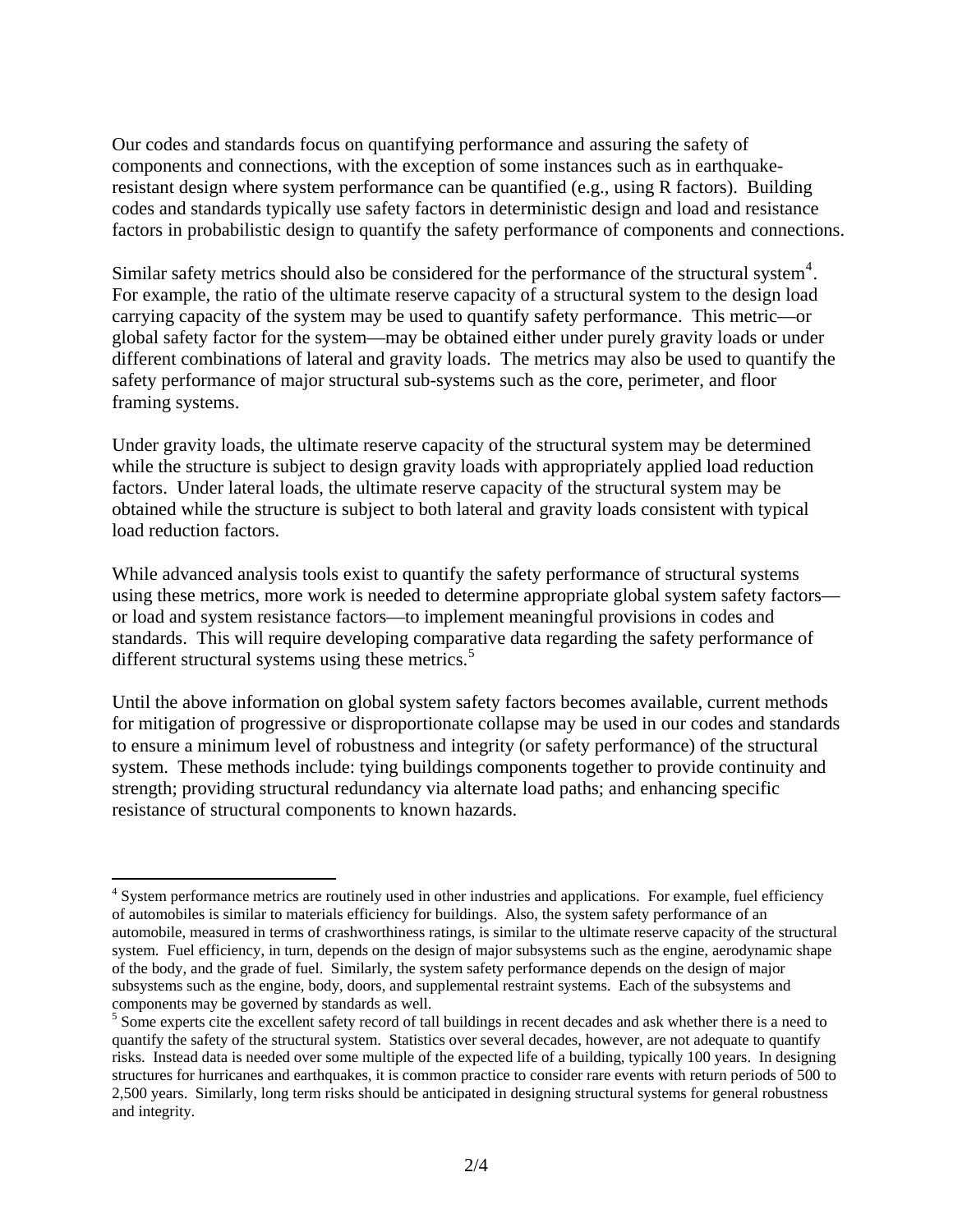Codes and standards provisions should focus on the use of threat or hazard independent methods to mitigate progressive or disproportionate collapse and to assure system safety performance<sup>[6](#page-2-0)</sup>. When specific threats or hazards are known or can be anticipated, they should be considered explicitly in design; codes and standards should have provisions treating them as such.

Robust tools already exist for specific use in design to mitigate progressive or disproportionate collapse. The April 2006 issue of *Structure* magazine—a joint publication of NCSEA, CASE, and SEI—contains an excellent summary of these tools. The articles in the magazine also illustrate the considerable technical and professional capabilities already available within the United States.

The U.K. has had a progressive collapse standard "Standards to Avoid Progressive Collapse – Large Panel Construction" since 1968. The standard lists two methods for mitigating progressive collapse: (1) by providing alternative load paths, assuming the removal of a critical section of the load bearing system, and (2) by providing stiffness and continuity to the structural system to ensure the stability of the building against forces liable to damage the load supporting members. The standard also specifies an accidental static pressure of 5 pounds-per-square-inch and minimum tie forces for continuity. These provisions are based on engineering experience and judgment. Similar provisions have been adopted in the *Eurocode.* Currently, there is no field evidence to indicate that these provisions are not working or that the resulting building designs are less safe.

In the United States, the American Society of Civil Engineers (ASCE) has in its standard (ASCE/SEI 7), structural integrity requirements for progressive collapse mitigation. ASCE plans to develop guidance for the prevention of progressive collapse. A technical committee has been recommended, but has not yet been formed. It will be some years before a guidance document is developed and made available for code adoption.

NIST has an ongoing multi-year research project on the development of criteria for prevention of progressive collapse and is currently assessing best practices in current use. The NIST best practices document is intended to provide owners and practicing engineers with the current best practices to mitigate progressive collapse, including methods similar to those adopted in the U.K., and those used by federal agencies such as GSA, DoD, and the State Department. The draft of the document will be made available for broad review in conjunction with training seminars to be conducted by ASCE in 2006. The final document will be available by the end of 2007.

In the course of its Investigation into the collapse of the World Trade Center Towers, NIST did not find any evidence that well-tied buildings performed unfavorably (or collapse earlier) than buildings that are not well-tied. In fact NIST found that, had the major structural subsystems of the WTC towers not been tied together, the core of the towers would have collapsed earlier. The hat-truss tied the core to the perimeter walls of the towers, and thus allowed the building to

 $\overline{a}$ 

<span id="page-2-0"></span><sup>&</sup>lt;sup>6</sup> The practice of removing one or more columns as part of the analysis to provide alternate load paths within a structural system has led to considerable confusion among many experts who want to know what specific hazard would cause the column or columns to fail. Instead, the focus should be on enhancing the general robustness and integrity of the structural system by providing alternate load paths using threat or hazard independent methods.